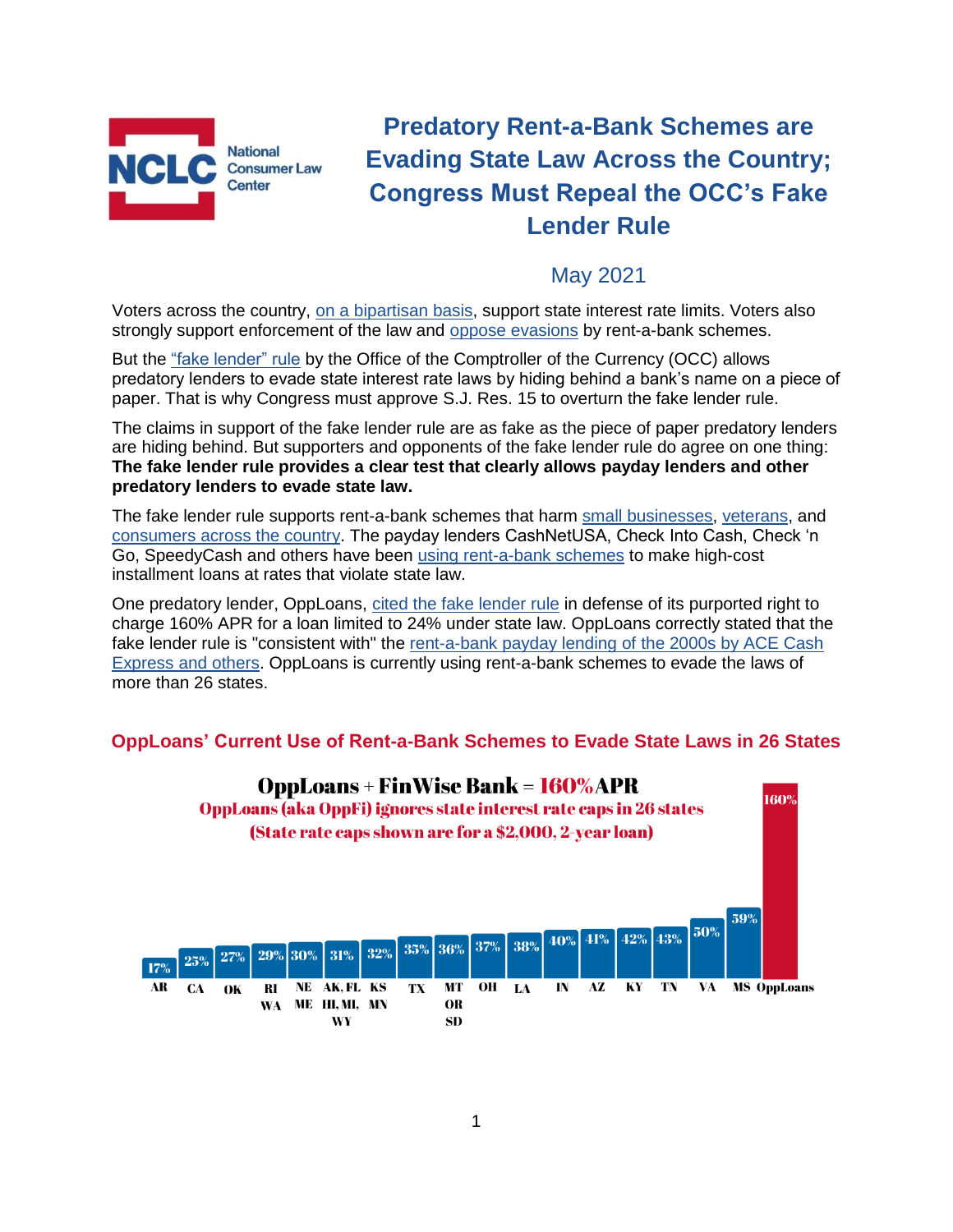State-by-state snapshots show just some of the rent-a-bank lending schemes already happening across the country.



#### **Alaska Maximum APR & Rent-a-Bank Loan Rates**

**Arizona Maximum APR & Rent-a-Bank Loan Rates**

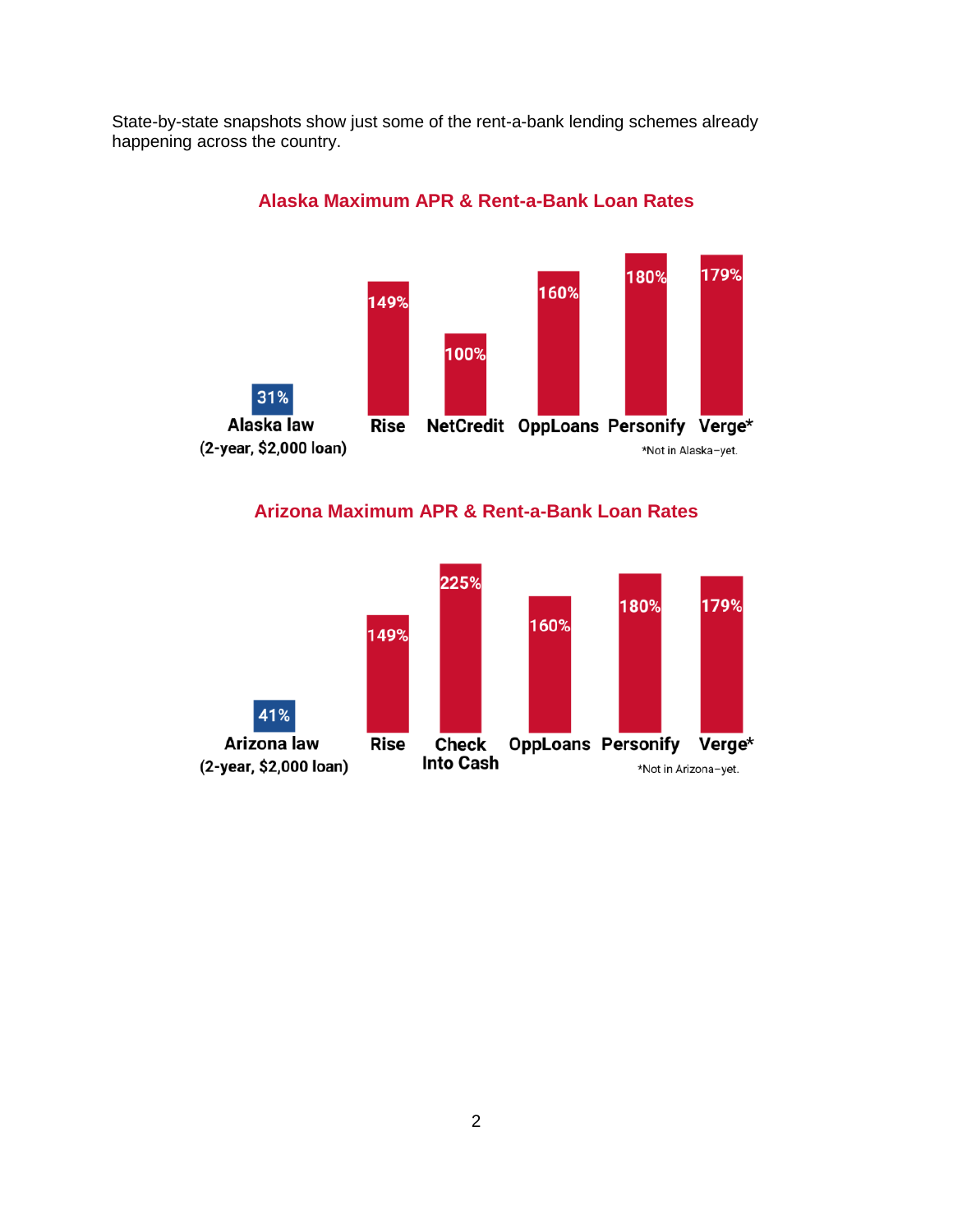# **Arkansas Maximum APR & Rent-a-Bank Loan Rates**



# **California Maximum APR & Rent-a-Bank Loan Rates**



#### **Colorado Maximum APR & Rent-a-Bank Loan Rates**

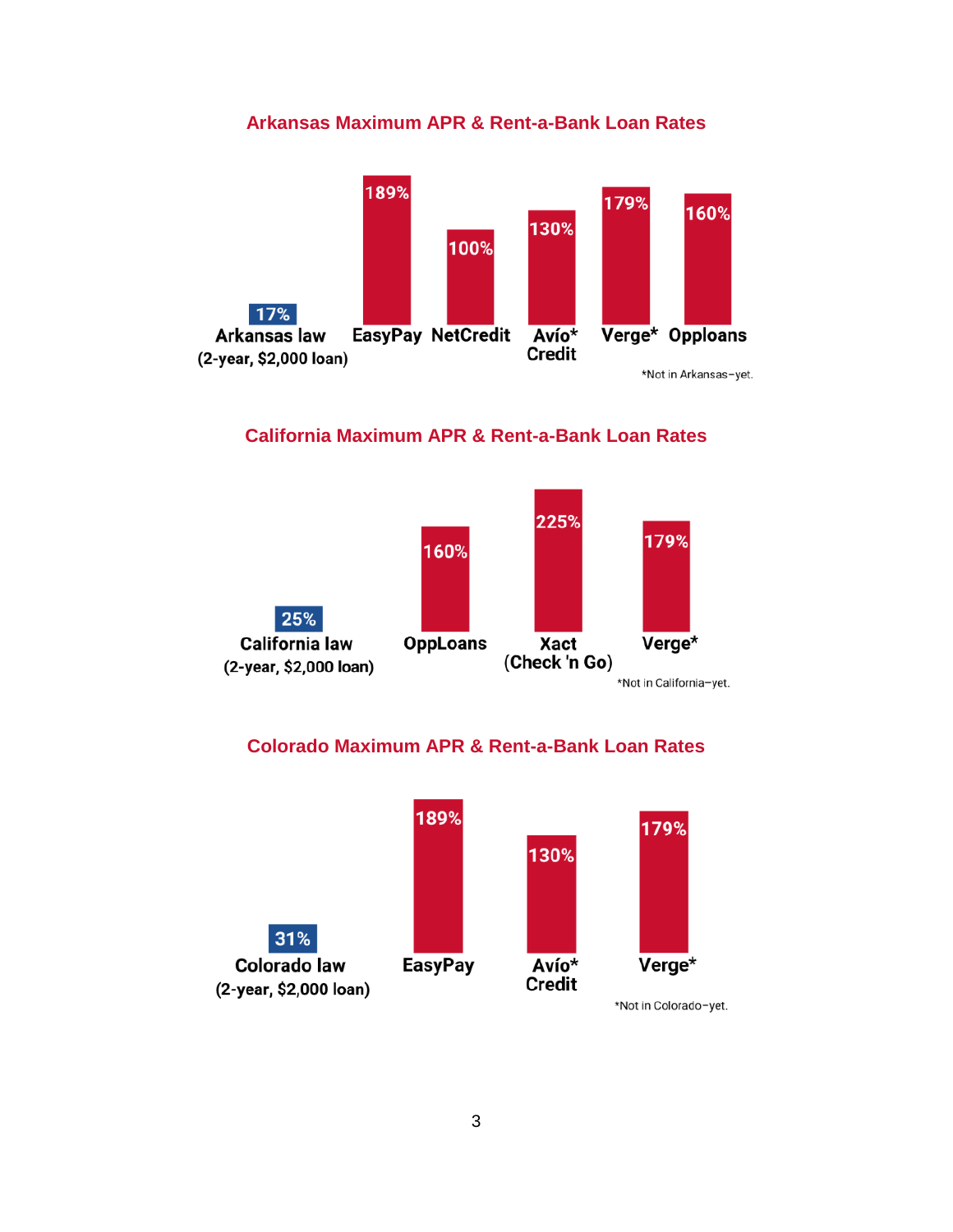# **Florida Maximum APR & Rent-a-Bank Loan Rates**



\*Not in Florida-yet.

# **Georgia Maximum APR & Rent-a-Bank Loan Rates**



# **Illinois Maximum APR & Rent-a-Bank Loan Rates**

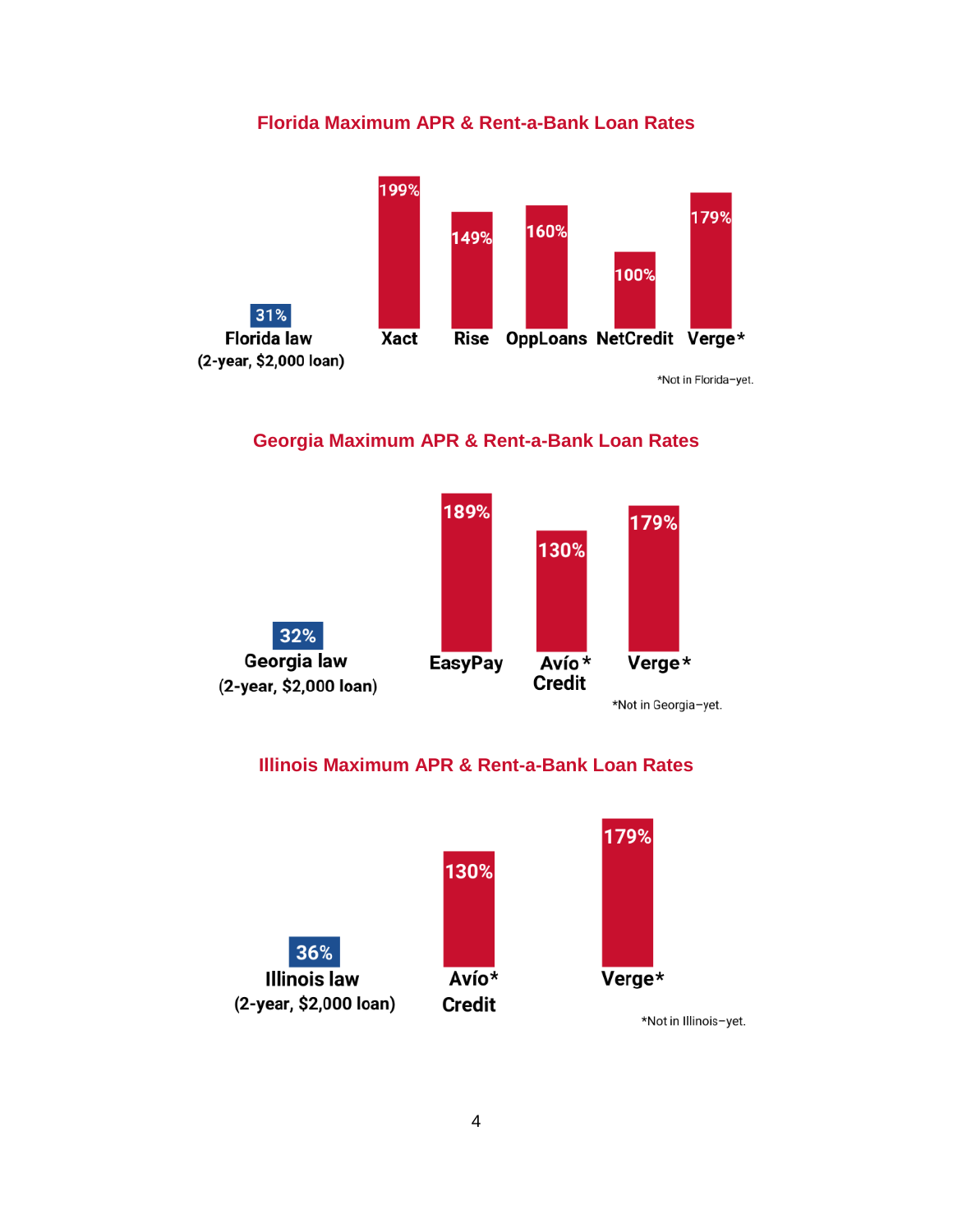# **Indiana Maximum APR & Rent-a-Bank Loan Rates**



#### **Maine Maximum APR & Rent-a-Bank Loan Rates**



#### **Michigan Maximum APR & Rent-a-Bank Loan Rates**



\*Not in Michigan-yet.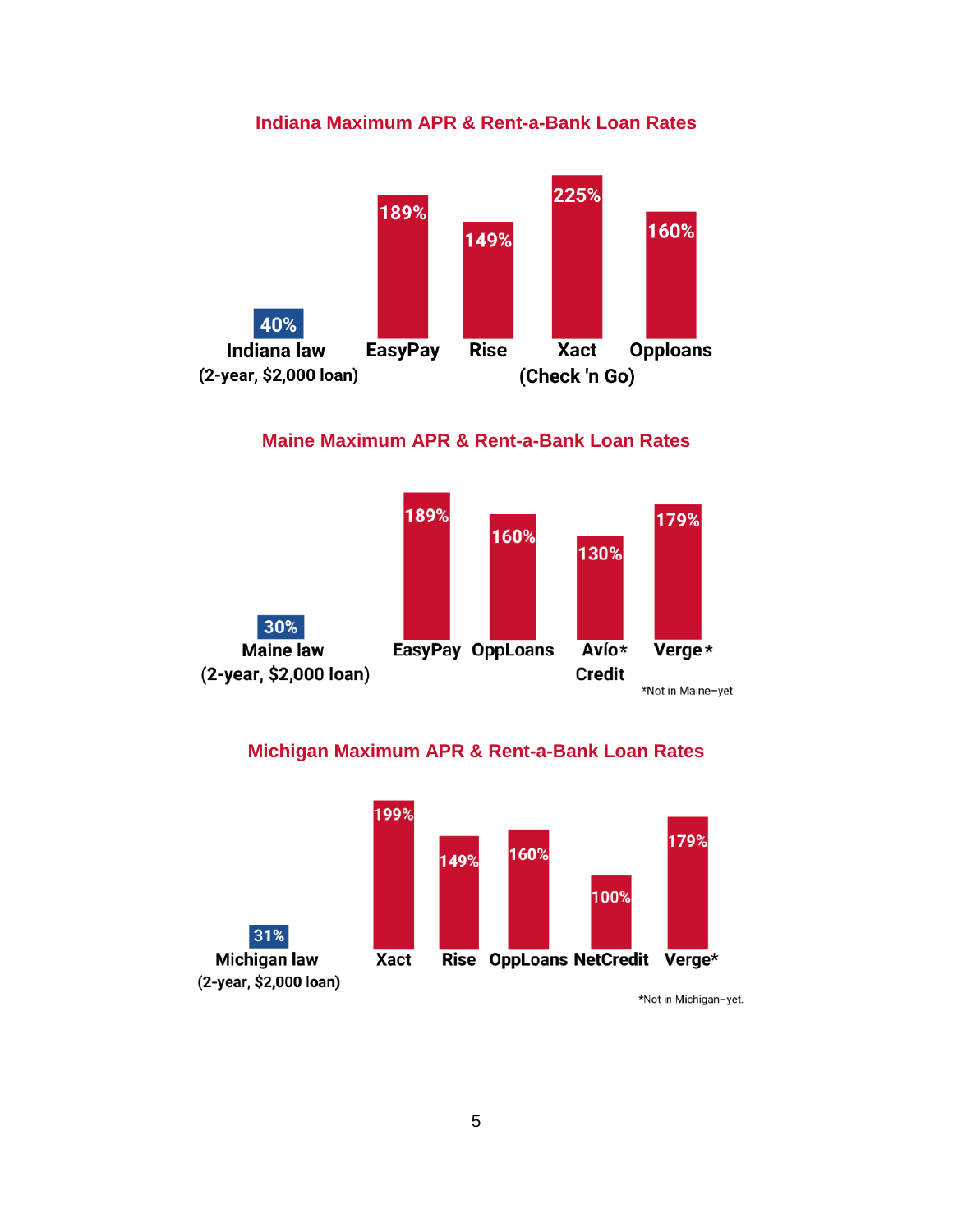# **Minnesota Maximum APR & Rent-a-Bank Loan Rates**



#### **Montana Maximum APR & Rent-a-Bank Loan Rates**



#### **Nebraska Maximum APR & Rent-a-Bank Loan Rates**



\*Not in Nebraska-yet.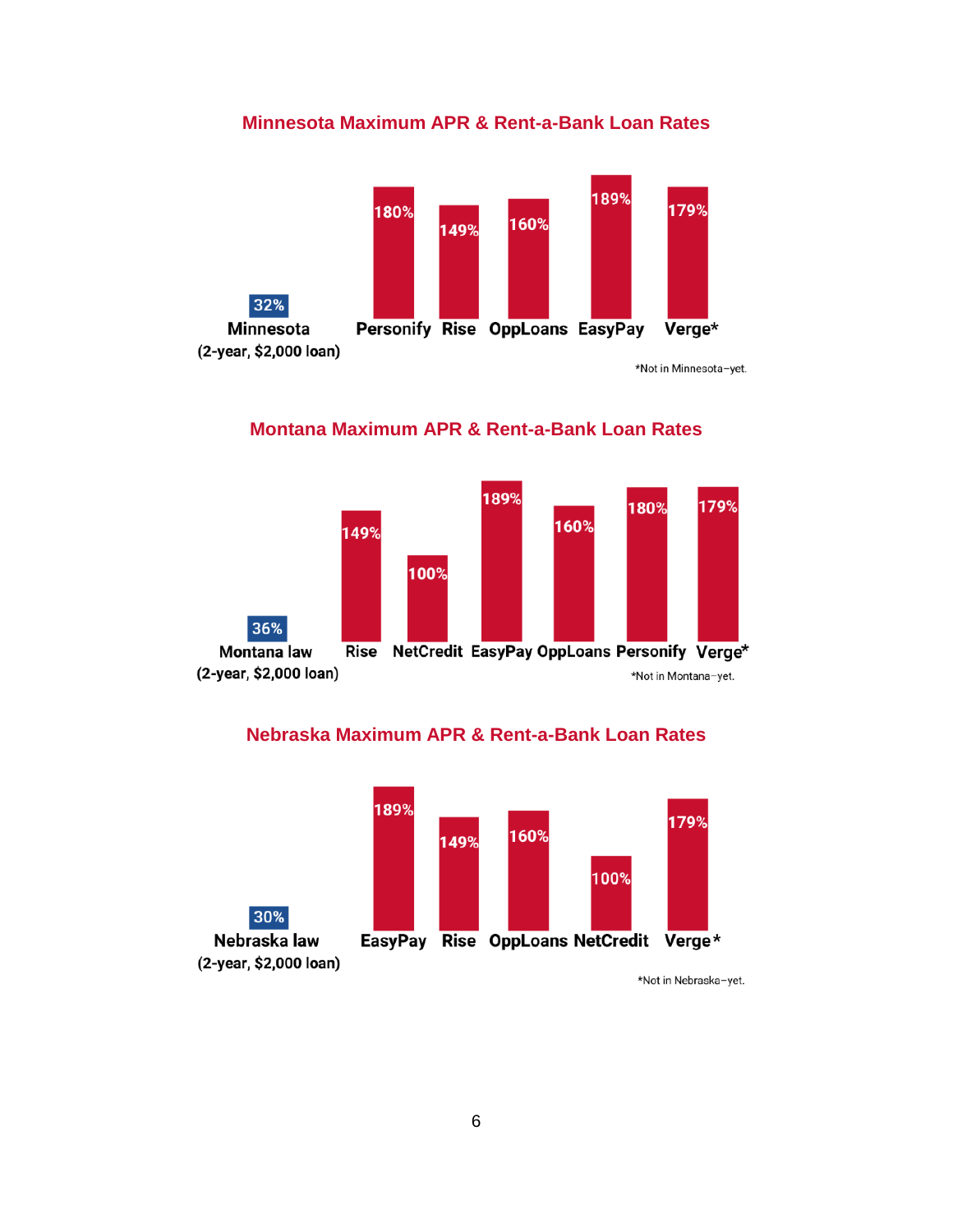# **New Jersey Maximum APR & Rent-a-Bank Loan Rates**



\*Not in New Jersey-yet.

#### 199% 189% 179% 160% 149% 130% 37% **Rise** Verge\* **OppLoans** Avío\* Xact **EasyPay** Ohio law (2-year, \$2,000 loan) **Credit** \*Not in Ohio-yet.

#### **Ohio Maximum APR & Rent-a-Bank Loan Rates**

# **Pennsylvania Maximum APR & Rent-a-Bank Loan Rates**

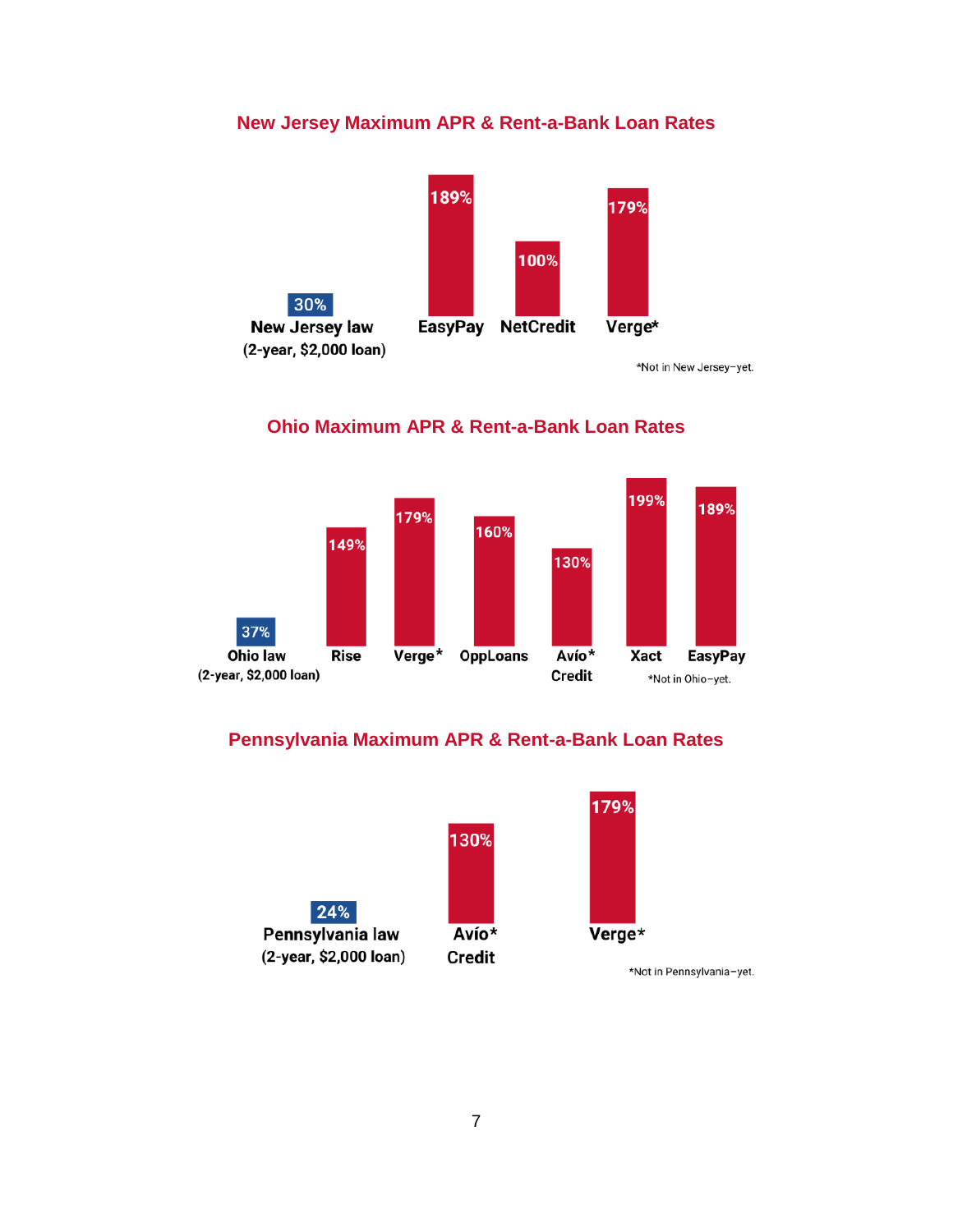# **South Dakota Maximum APR & Rent-a-Bank Loan Rates**



#### **Tennessee Maximum APR & Rent-a-Bank Loan Rates**



# **Virginia Maximum APR & Rent-a-Bank Loan Rates**